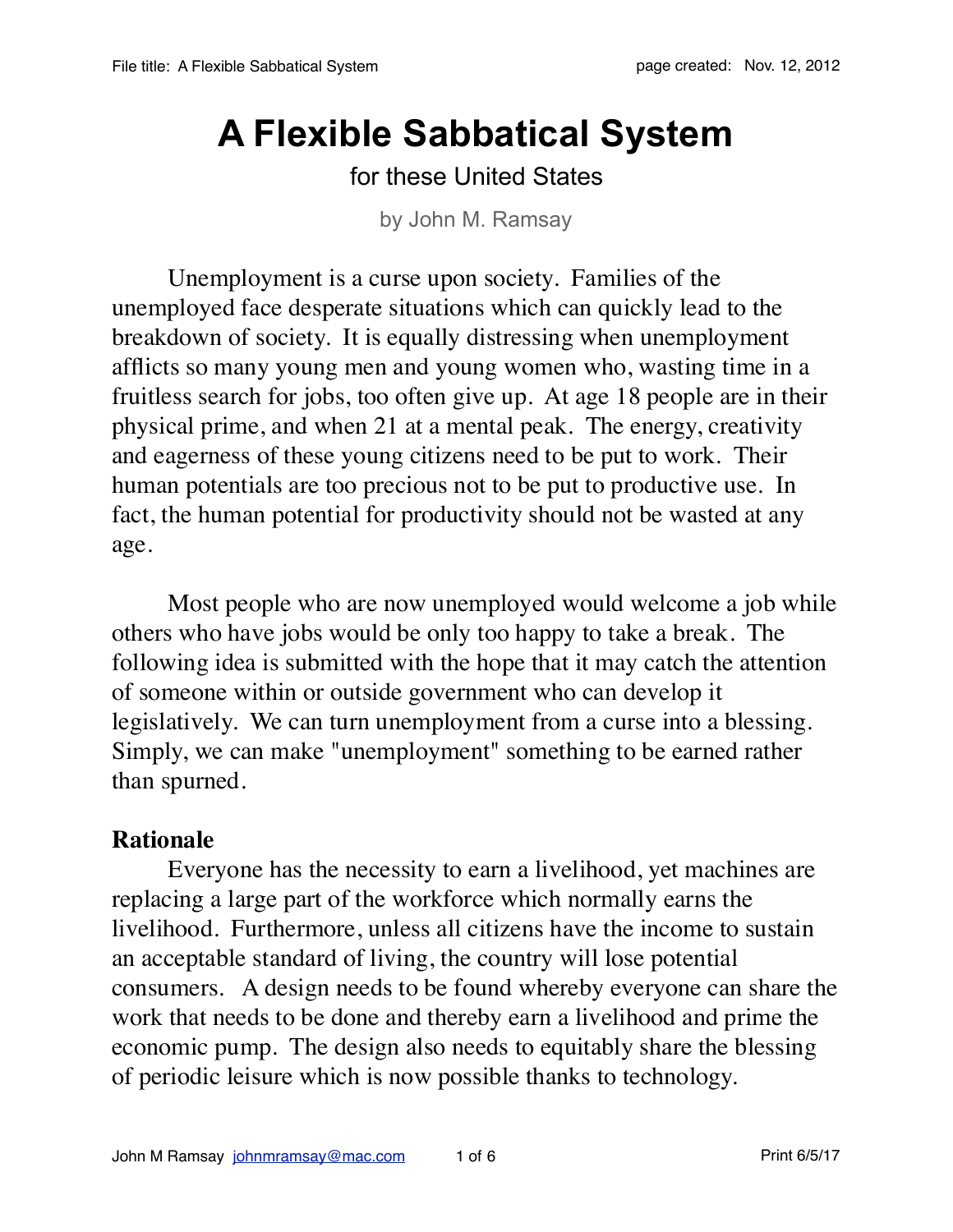#### **Factors to Consider in the Design**

a) Size of the workforce - the number of citizens able to work

b) Number of jobs - the current number of filled job positions

c) Capital resources - the capital generated by the employed workforce and available to support the entire economic system

## **The Design**

SABBATICAL CREDIT would be established by legislation. It would be earned by working citizens. The CREDIT would be redeemable in a flexible system— i.e. as

> annual vacation time, sabbatical leave, or early retirement.

Time off would become time earned. Instead of an unwelcome circumstance with a stigma of failure, the individual given time off would design his or her own period of "unemployment." Some might use it each year for vacation. Others might wish to accumulate time to be used for returning to school, travel, or a special sabbatical project. Those who are happier with a continuous work schedule would be able to work until early retirement. Or, they may choose to work on and on and never redeem the credit. The system would enable youth to go to work before earning time off.

Such periods of earned unemployment are not new. We call them "vacation," "sabbatical leave," "leave of absence," "early retirement," "maternity leave," etc. The proposed system would simply extend and systematize the time off so that all citizens would benefit from it and youth would work before earning it.

TIME EQUIVALENT of the SABBATICAL CREDIT would be set annually by the Department of Labor. It would be determined by the current ratio of JOBS/WORKFORCE. Many industries now have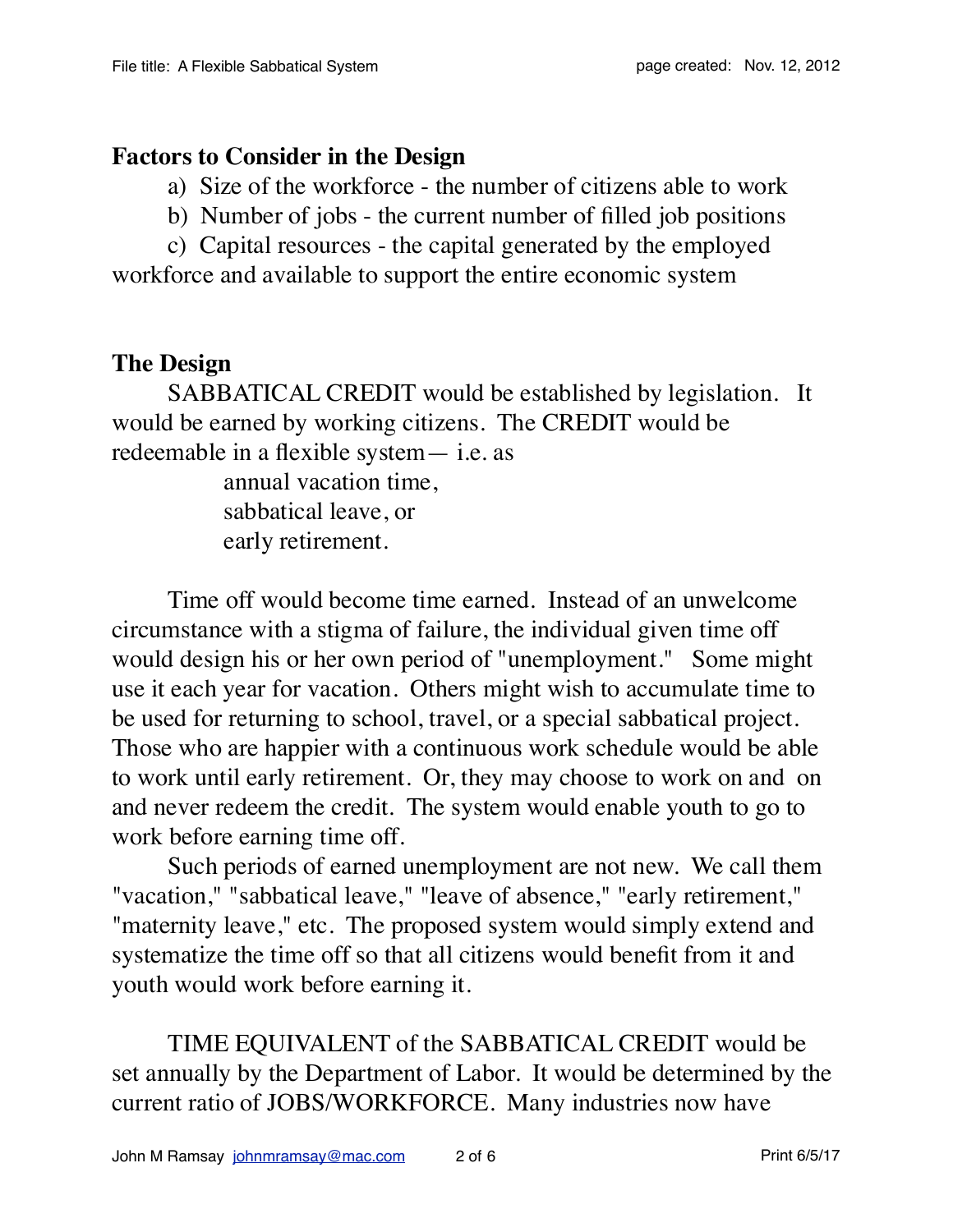vacation ratios of 2/52 (2 weeks out of 52) or 1/12 (1 month out of 12). Teachers have a ratio of 3/12 (three months out of twelve) while professors normally receive 1/8 (1 year after 7). These established ratios are set by a different system, however, driven by the profit motive, tempered by collective bargaining, or possibly influenced by some form of altruism. The goal of the Flexible Sabbatical System would be broader in scope: to assure that everyone has access to a job and a livelihood and shares in the benefits of leisure time. Such a design is necessary for a productive and stable society.

No one would be forced to work or to accept a leave from work in the flexible system. The good aspects of the free market would be retained. But, there would be strong incentive to enter the workforce and thus earn leisure time. Those who choose not to participate would have less sympathy from Uncle Sam inasmuch as opportunities for work would have been created—unemployment payments would be eliminated.

The FILL-IN, a new occupation, would be created. There would be a much greater demand for people with the special skills to take over someone's job while they are on leave, carry it on temporarily, and leave it in good shape when the person returns. This, too, is not a new idea. In government, industry, and education there are often temporary people working. In top positions they are called "acting" or "interim" president, director, etc. Shifts would often be made within an enterprise to cover the vacancy. Such changes often have beneficial effects.

CREDIT PAYMENTS would be made to individuals when the SABBATICAL CREDIT is redeemed. The size of CREDIT PAYMENTS would depend directly upon the amount of income reported on a person's Income Tax Return (think about the implications of this)! A RATE OF PAYMENT would be set legislatively each year to reflect the economy's ability to support the system. If a person's income were reported at \$4,000 per month and the RATE OF PAYMENT were determined to be 90%, the CREDIT PAYMENT would be \$3,600.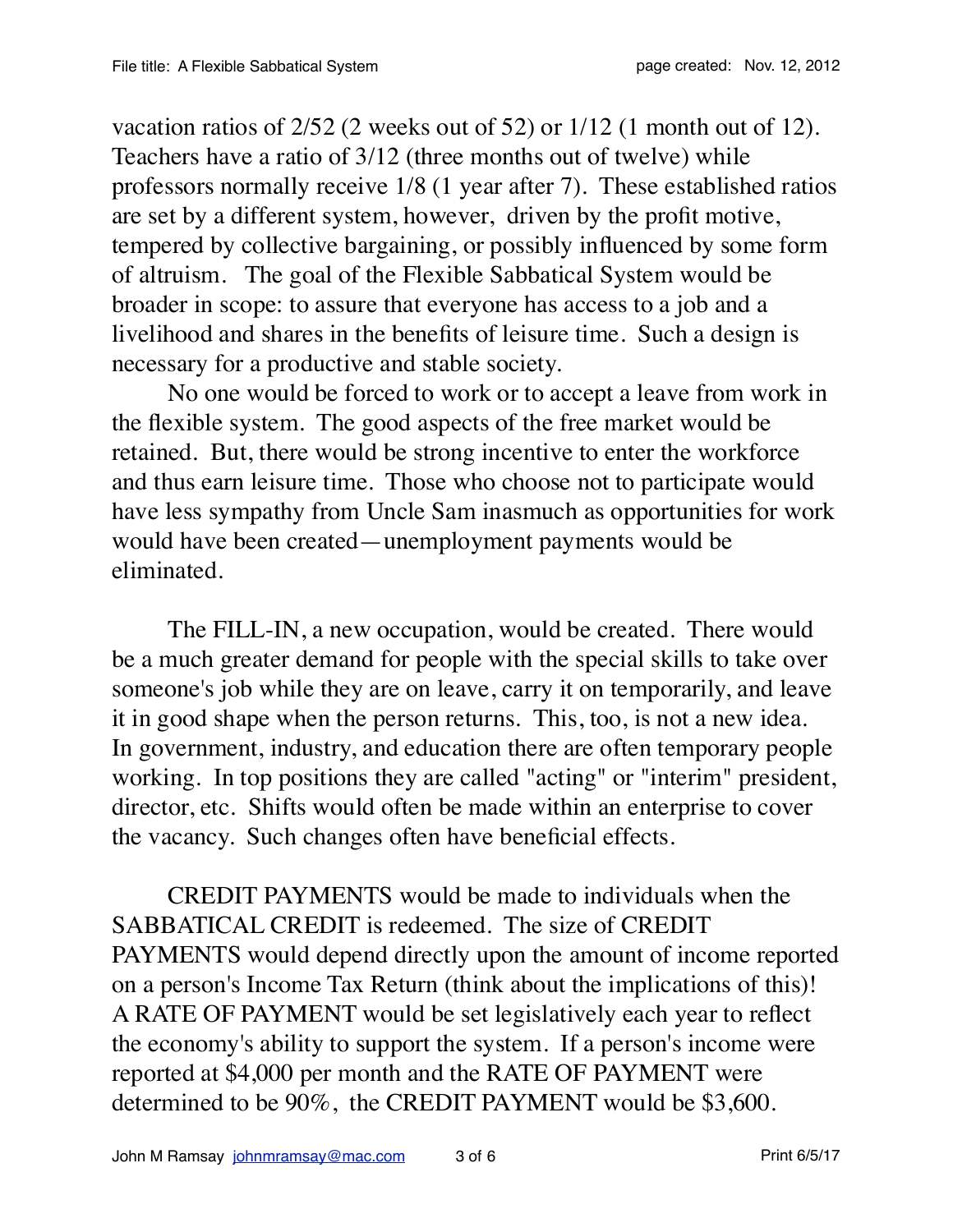Sometimes the RATE may need to be set low, say at 50% but then again it might rise to 200% if the economy is heating up. Payments would not be made if the person took other employment. These payments would replace our current need for unemployment benefits, as unemployment would become obsolete. Payments would vary according to the annual income from wages, salaries, and business profits reported on the Income Tax Returns. CREDIT PAYMENTS would not include income from dividends or interest—only from income generated by a productive position held in the job market would be given SABBATICAL CREDIT.

OWNERS, self-employed people (e.g. farmers, business owners), would have two options in requesting a FILL-IN to operate their farm or business during a leave:

1. The FILL-IN would receive the CREDIT PAYMENTS or a STANDARD SCALE paid by the government thus allowing the OWNER to retain the profits and take the risks;

2. The OWNER could receive the CREDIT PAYMENTS based on the tax returns and the FILL-IN could receive the profits he or she generated and take the risks that go with them.

SABBATICAL OFFICES would need to be established. Obviously, parts of this system would require supervision and negotiation. The system is meant to be flexible so that each person can arrange what is feasible in their situation. A network of SABBATICAL OFFICES would replace the current Unemployment Offices. Their responsibilities would include the following:

1) Take applications for SABBATICAL CREDIT.

2) Approve applications or request modifications.

3) Arbitrate between employers and employees when they disagree over timing of redemption, etc.

4) Develop training programs to teach fill-in skills.

5) Establish a core of certified relief workers to undertake work when emergency help is or in OWNER situations where the relief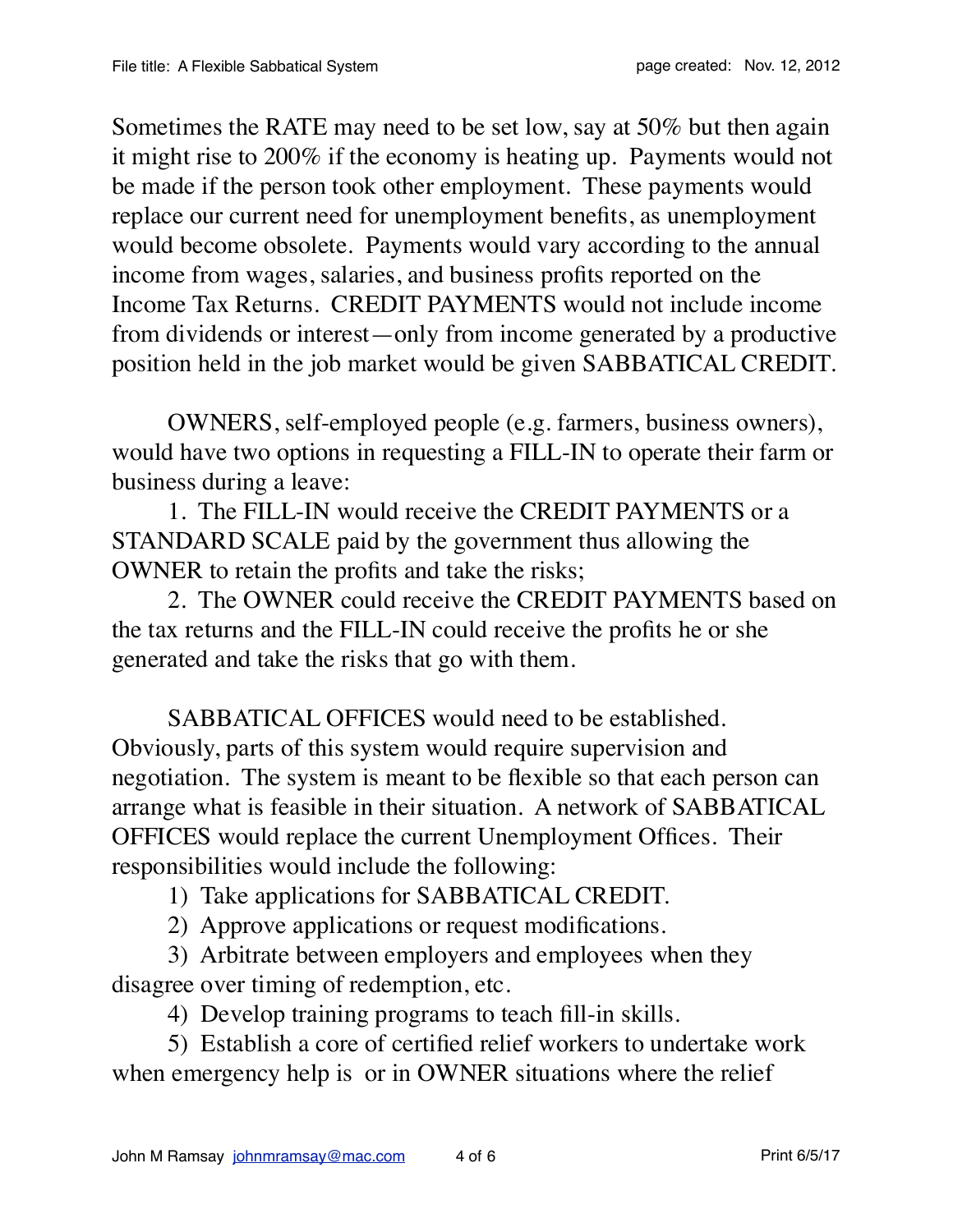person must be unusually responsible is in a possibly unsupervised situation.

6) Create a small public works and training project to pick up the slack that may appear with special attention to work suitable for those suited to the normal job market.

7) Monitor each applicants sabbatical use. Payments are to be made only to persons vacating a job and are to be withheld if the person on leave takes gainful employment. Those wishing to take gainful employment may do so but will not receive CREDIT PAYMENTS.

#### **Cost of the Program**

This program should not require more funds than our present system. It merely shifts unemployment benefits to sabbatical payments, gives an opportunity to those who are unwillingly unemployed to find a job while releasing those who would be pleased to take a leave of absence. The administrative costs of the current system would be shifted to administer the FLEXIBLE SABBATICAL SYSTEM. Since the system has a built-in incentive for full reporting of income, the plan may even realize greater tax revenues.

#### **Considerations**

In many ways, the FLEXIBLE SABBATICAL SYSTEM is little different from the present one. It does not change the WORKFORCE nor the number of JOBS available. It does spread the JOBS out among all in the WORKFORCE, thus eliminating unemployment. This is the critical difference. People will earn the right for time off and youth will put their energies to use in real work, gaining the experience which only work can give. Those who have earned time off will have opportunities for study, relaxation, rejuvenation and self-improvement. They will return as more productive workers. The system's flexibility upholds the fine American traditions of independent judgement and freedom of choice in a world which is becoming more and more interdependent. The plan allows all to share the rewards and responsibilities of the world of work. Sabbatical periods bring additional reward, as many